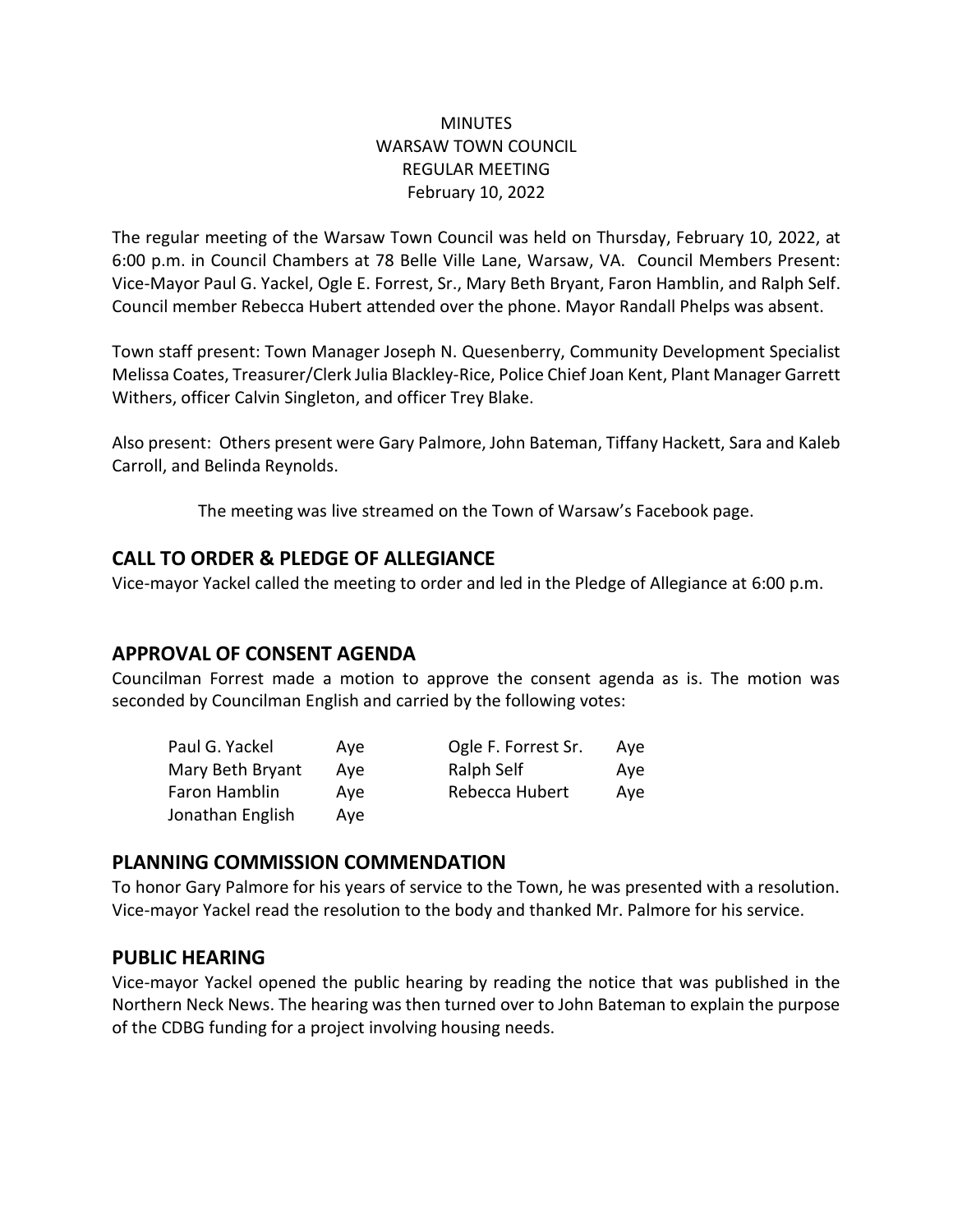## **PUBLIC COMMENT**

Tiffany Hackett spoke regarding wanting to see more of a police presence in the town especially during the bus route stops. She is noticing that cars are not stopping when the bus stops to pick up children. Belinda Reynolds then spoke regarding a lawsuit that the town is involved in. She was concerned that the citizens had not been notified about it yet and did not agree with the way it was being handled.

With no further public comments, Vice Mayor Yackel closed the public comment portion of the meeting.

#### **REPORTS**

Mayor's Report: The budget request deadline has been extended to March 1, and the virtual presence deadline for Council members as of right now is February 20<sup>th</sup>, 2022, unless the governor makes another extension. We are working to find out the details and parameters of it.

Town Manager's Report:

- **Budget preparation:** We are currently working on the 2023 Fiscal year budget and should have it ready to present by the end of March.
- **Town vehicles**: It has taken a while to get vehicles in that we have put on order, but an older public works vehicle has been replaced.
- **Tourism billboard**: The towns of Warsaw, Colonial Beach, Tappahannock, and Montross are coming together to have a billboard put in Richmond to help promote tourism in our area. This will be up for 5 months.
- **Town murals:** We are looking into a grant fund to aid in putting a few more murals in the town. We have been working with a company that did murals for other localities in the Northern Neck.
- To address Ms. Reynolds comment, for legal matters there is a closed session scheduled to discuss the court case that she referred to. Everything has been discussed with the Town attorney and the town has filed a countersuit.

Police Report: Chief Kent gave the report. She introduced the 2 new hires, officer Trey Blake and officer Calvin Singleton. There were 100 calls for service, 42 traffic stops, and 19 summonses issued.

Planning Commission: There was no Planning Commission meeting.

Northern Neck Regional Jail: Included in packet. Vice-mayor Yackel provided an average cost breakdown per inmate report for all the jails in the state of Virginia. The jail has met and/or exceeded all the audits and inspections during the past year. The jail is being run very well.

Council Committee Reports: No committees met.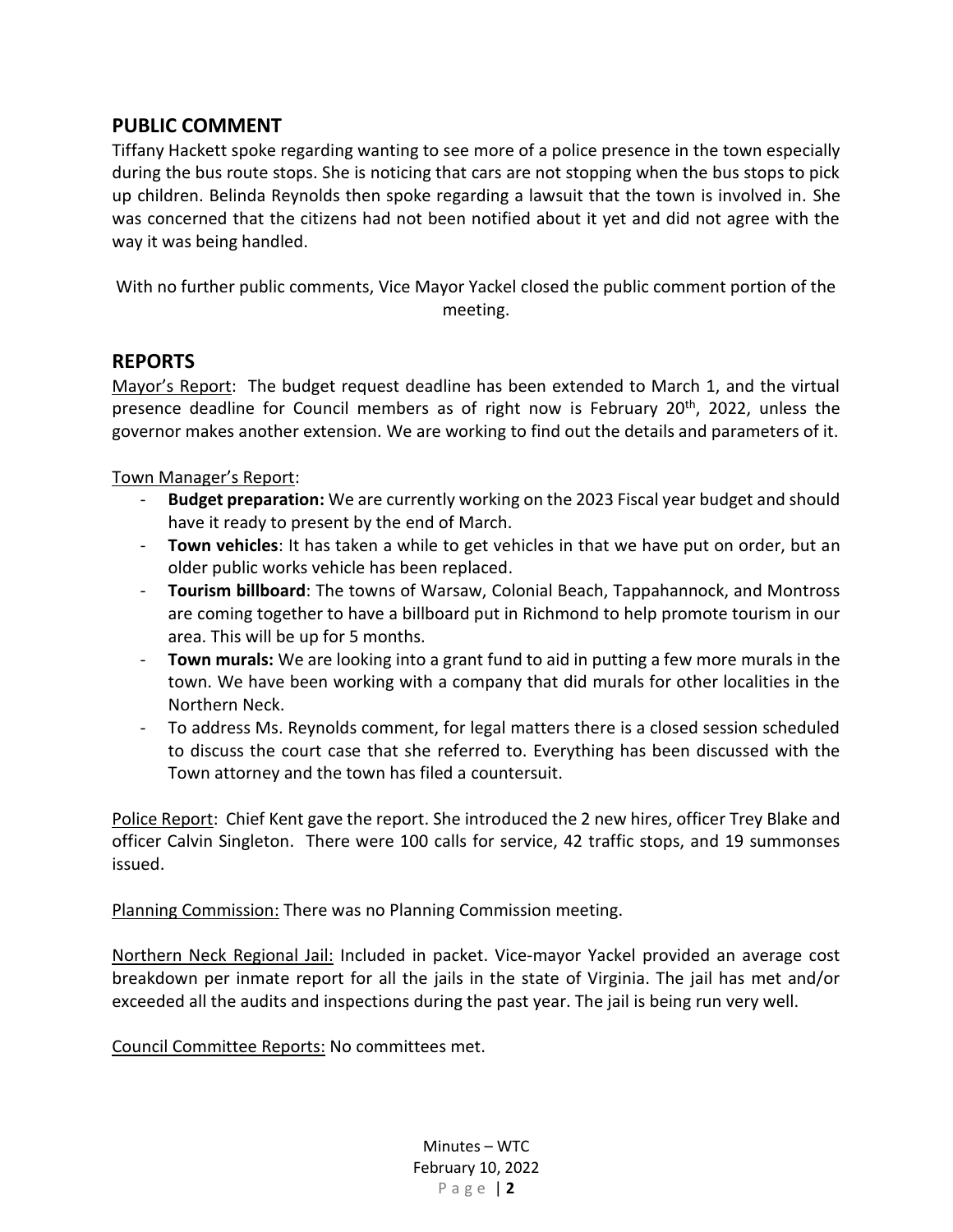WWTP Report: Garrett Withers gave the Wastewater treatment plant report. He explained the numbers in the report to Council. All of the averages and discharges look good.

ARPA: Of the total allocated amount of \$1,541,750.00 we have spent \$287,082.58. We have to spend the remaining funds by 2024. A well was replaced and the public works vehicle will be taken out of the funds when that is received.

## **OLD BUSINESS**

### Project Reports:

- **Community Market**: A design build proposal was submitted this week. The Town Manager would like to get this to bid by April. The market will open this spring (April 22) on Fridays from 11 to 7.
- **IRF:** Work is being continued at the brewery and they hope for a late summer opening.
- **Comprehensive Plan proposal:** The Town Manager presented a proposal from the Berkley Group. This is a firm we have used in the past. The schedule would start April 2022 and run until August 2023. This company would come in and have meetings, public input sessions, create mapping, etc. to develop our comprehensive plan. Our total would be \$64,951.80.

Councilman Forrest made a motion to enter contract with the Berkley Group. Councilman English seconded the motion which was carried by the following votes:

| Paul G. Yackel   | Ave | Ogle F. Forrest Sr. | Ave |
|------------------|-----|---------------------|-----|
| Mary Beth Bryant | Ave | Ralph Self          | Ave |
| Faron Hamblin    | Ave | Rebecca Hubert      | Ave |
| Jonathan English | Ave |                     |     |

- **Marijuana Regulation and operations:** The Town Manager has researched this, and Vicemayor Yackel would like to discuss it. There are 5 different ordinances. We have until January 2024 to have something codified but would like to get the process started.

## **NEW BUSINESS**

- Emergency call boxes: The Town Manager spoke regarding the addition of blue light emergency phone call boxes. With recent events in surrounding counties, we believe that having a few of these boxes would help make residents and visitors feel safe. They are stand alone and solar powered. We are trying to get together grant funding and we will work on pricing before the next meeting.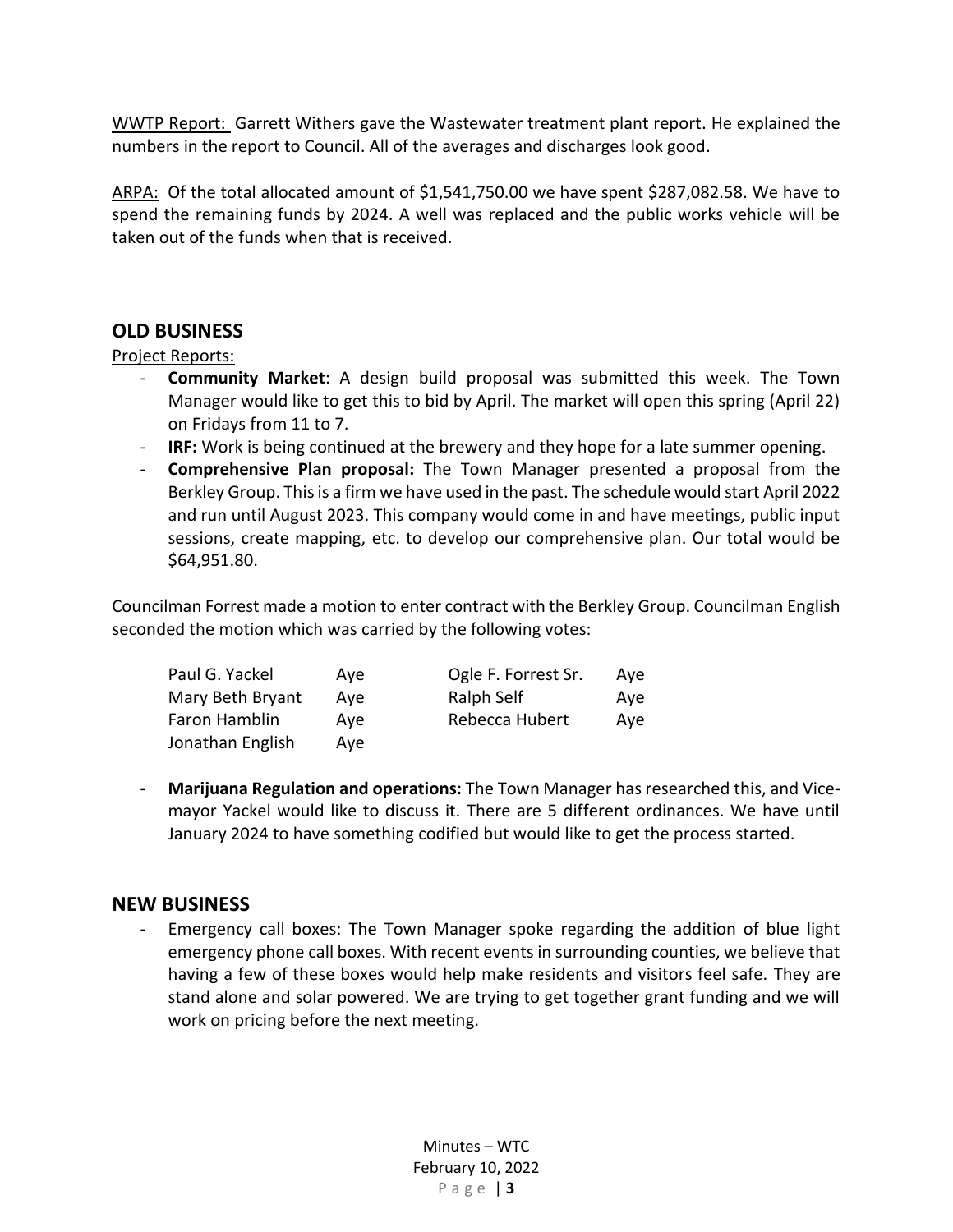- Three rivers forestry: Mr. Magruder sent over a proposal from Three Rivers Forestry to reforest 160 acres of the Strawberry Hill tract.

Councilman Hamblin made a motion to move forward with the proposal from Three Rivers Forestry. Councilman Forrest seconded the motion which was carried by the following votes:

| Paul G. Yackel   | Ave | Ogle F. Forrest Sr. | Ave |
|------------------|-----|---------------------|-----|
| Mary Beth Bryant | Ave | Ralph Self          | Ave |
| Faron Hamblin    | Ave | Rebecca Hubert      | Ave |
| Jonathan English | Ave |                     |     |

-

Councilman Self brought up the leaning acorn lights. Melissa Coates responded that she has been in contact with Dominion, and they are aware of the issue.

Councilman Hamblin commended the employees that had to work overnight to fix the water break.

Before entering closed session, Vice mayor Yackel thanked the public for coming out for the meeting and giving your input.

**CLOSED SESSION: Personnel – Section 2.2-3711 A5 & A7 (Prospective Business, Legal Matters)** Vice-Mayor Yackel moved to enter closed session in accordance with Section 2.2-3711A (5) Prospective Business and Section 2.2-3711A (7) Legal Matters of the Virginia Freedom of Information Act. The motion was seconded by Councilman Hamblin and carried with the following votes.

| Paul G. Yackel   | Ave | Ogle F. Forrest Sr. | Ave |
|------------------|-----|---------------------|-----|
| Mary Beth Bryant | Ave | Ralph Self          | Ave |
| Faron Hamblin    | Ave | Rebecca Hubert      | Ave |
| Jonathan English | Ave |                     |     |

Councilman Forrest moved to come out of closed session and reenter regular session. The motion was seconded by Councilman Hamblin and carried with the following votes.

| Paul G. Yackel   | Ave | Ogle F. Forrest Sr. | Ave |
|------------------|-----|---------------------|-----|
| Mary Beth Bryant | Ave | Ralph Self          | Ave |
| Faron Hamblin    | Ave | Rebecca Hubert      | Ave |
| Jonathan English | Ave |                     |     |